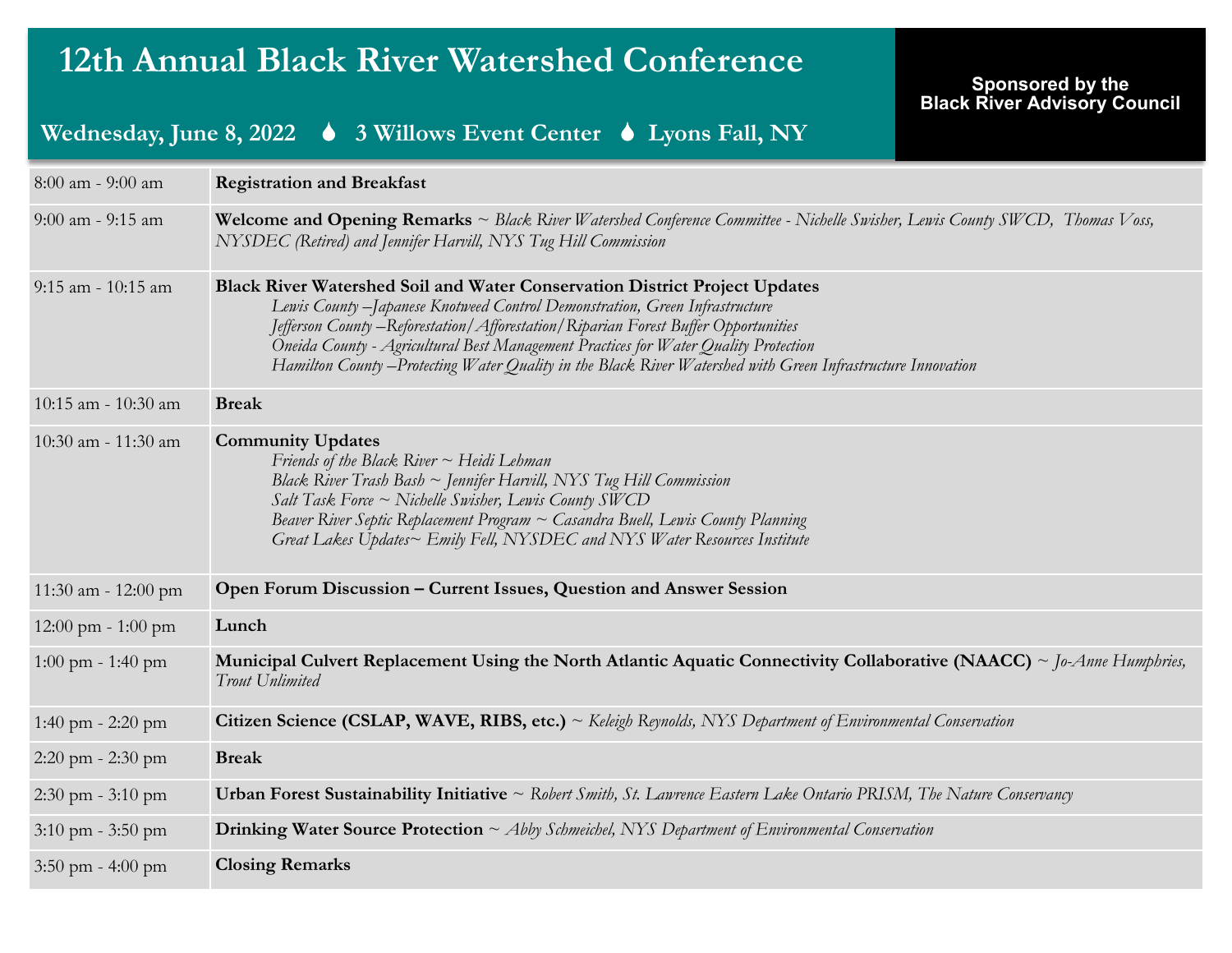**The Black River Watershed Conference is brought to you by:**

**Lewis, Oneida, Hamilton, Jefferson and Herkimer County Soil & Water Conservation Districts**

**NYS Tug Hill Commission** 

**NYS Department of Environmental Conservation Region 6**

**Please note that your \$30 Registration Includes and is non-refundable:**

> **Full Day Conference Continental Breakfast Lunch Breaks**

**Conference Payment is Due: May 16, 2022**

#### **Register Online At:**

**https://tughill.org/2022-black-river-watershedconference/**



**The Black River Watershed is ~1.2 million acres in size and covers parts of Hamilton, Herkimer, Jefferson, Lewis and Oneida Counties, and contains 1 City, 37 Towns and 18 Villages.**

To register via mail please fill out the attached form. We are accepting credit card payments or checks. Please make checks payable to:

### **Lewis County SWCD**.

Please send the attached form to:

**Lewis County Soil and Water Conservation District 5274 Outer Stowe Street, Suite #1 Lowville, NY 13367**

Registrations can be accepted via email:

**carlayaw@lewiscounty.ny.gov**